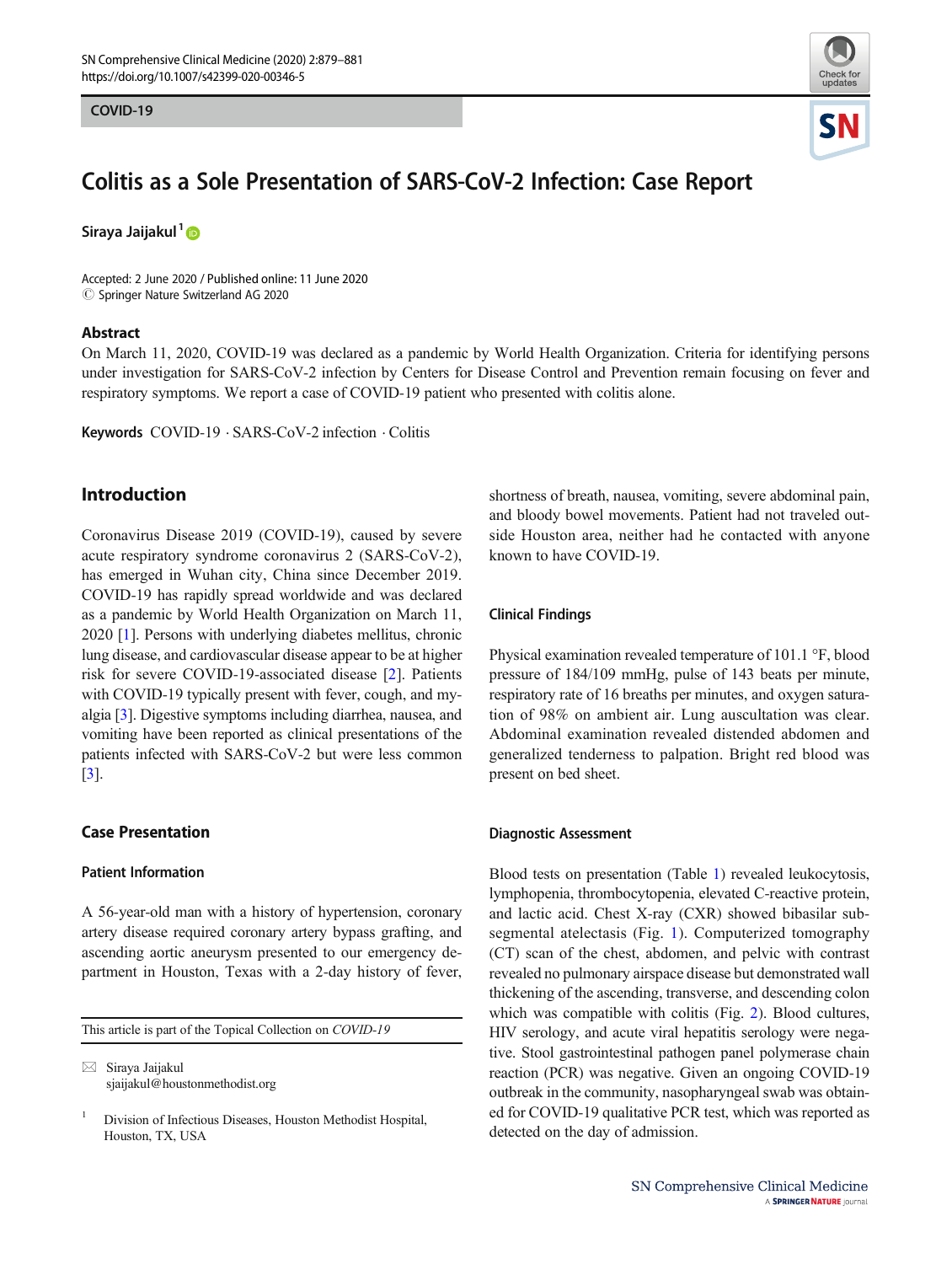<span id="page-1-0"></span>880 SN Compr. Clin. Med. (2020) 2:879–881

| Laboratory findings during hospitalization<br>Table 1 |                  |       |                |       |                |      |              |              |
|-------------------------------------------------------|------------------|-------|----------------|-------|----------------|------|--------------|--------------|
| Day                                                   | Day of admission |       | $\overline{c}$ | 3     | $\overline{4}$ | 5    | 6            | 7            |
| Labs                                                  |                  |       |                |       |                |      |              |              |
| WBC $(k/\mu L)$                                       | 12.8             | 12    | 6.6            | 5.8   | 4.6            | 4.3  | 4.8          | 4.7          |
| Neutrophils (cells/ $\mu L$ )                         | 11,264           | 9889  | 4745           | 3991  | 2742           | 2524 | 2405         | 2385         |
| Lymphocytes (cells/µL)                                | 769              | 1184  | 1009           | 871   | 969            | 872  | 1120         | 1211         |
| Hemoglobin $(g/dL)$                                   | 16               | 15.8  | 12.2           | 13.9  | 11.2           | 11.1 | 12.1         | 10.5         |
| Hematocrit $(\%)$                                     | 44.8             | 43.8  | 36.5           | 40.5  | 32.8           | 33   | 35.6         | 31.9         |
| Platelet $(k/\mu L)$                                  | 133              | 105   | 89             | 114   | 136            | 157  | 204          | 233          |
| $ESR$ (mm/h) $6$                                      |                  |       |                |       |                |      |              |              |
| $CRP$ (mg/dL)                                         | 8.52             | 21.47 | 24.95          | 15.19 | 11.45          | 7.37 | 5.91         |              |
| AST (U/L)                                             | 67               | 38    | 24             | 25    | 30             | 32   | 35           | 29           |
| $ALT$ (U/L)                                           | 82               | 54    | 35             | 33    | 29             | 31   | 37           | 31           |
| LDH (U/L)                                             | 265              | 196   | 141            | 171   | 149            | 140  | 154          |              |
| Lactic acid $(mmol/L)$                                | 2.9              | 1.6   | $\mathbf{1}$   | 1.5   |                |      |              |              |
| Ferritin $(ng/mL)$                                    |                  | 287   |                |       | 237            |      |              |              |
| Interleukin-6 $(pg/mL)$                               | 24               |       |                |       |                |      |              |              |
| Troponin (ng/mL)                                      | < 0.006          | 0.012 |                |       |                |      |              |              |
| D-dimer $(\mu g/mL)$                                  | 4.14             |       |                |       |                |      |              |              |
| COVID-19 PCR                                          | Detected         |       |                |       |                |      | Not-detected | Not-detected |

# Timeline and Therapeutic Intervention

On hospital day 2, patient had persistent abdominal pain and bloody diarrhea with no respiratory symptom. His laboratory findings during hospitalization were showed in Table 1. His hemoglobin level dropped and he developed worsening thrombocytopenia and elevated CRP. Repeat CXR showed no pulmonary infiltrate. Enteral hydroxychloroquine 800 mg once followed by 400 mg daily in combination with ribavirin 400 mg three times a day were initiated.



Fig. 1 Chest X-ray showed subsegmental bibasilar atelectasis edema

#### Follow-Up and Outcomes

His abdominal pain improved and bloody diarrhea stopped within the next 48 h. His hemoglobin and hematocrit had been stable. Therefore, endoscopic examination was not performed during this admission. On hospital day 5, CT angiogram of abdomen and pelvic with intravenous contrast was performed



Fig. 2 CT abdomen and pelvic with contrast showed wall thickening of the ascending, transverse, and descending colon with mild pericolonic